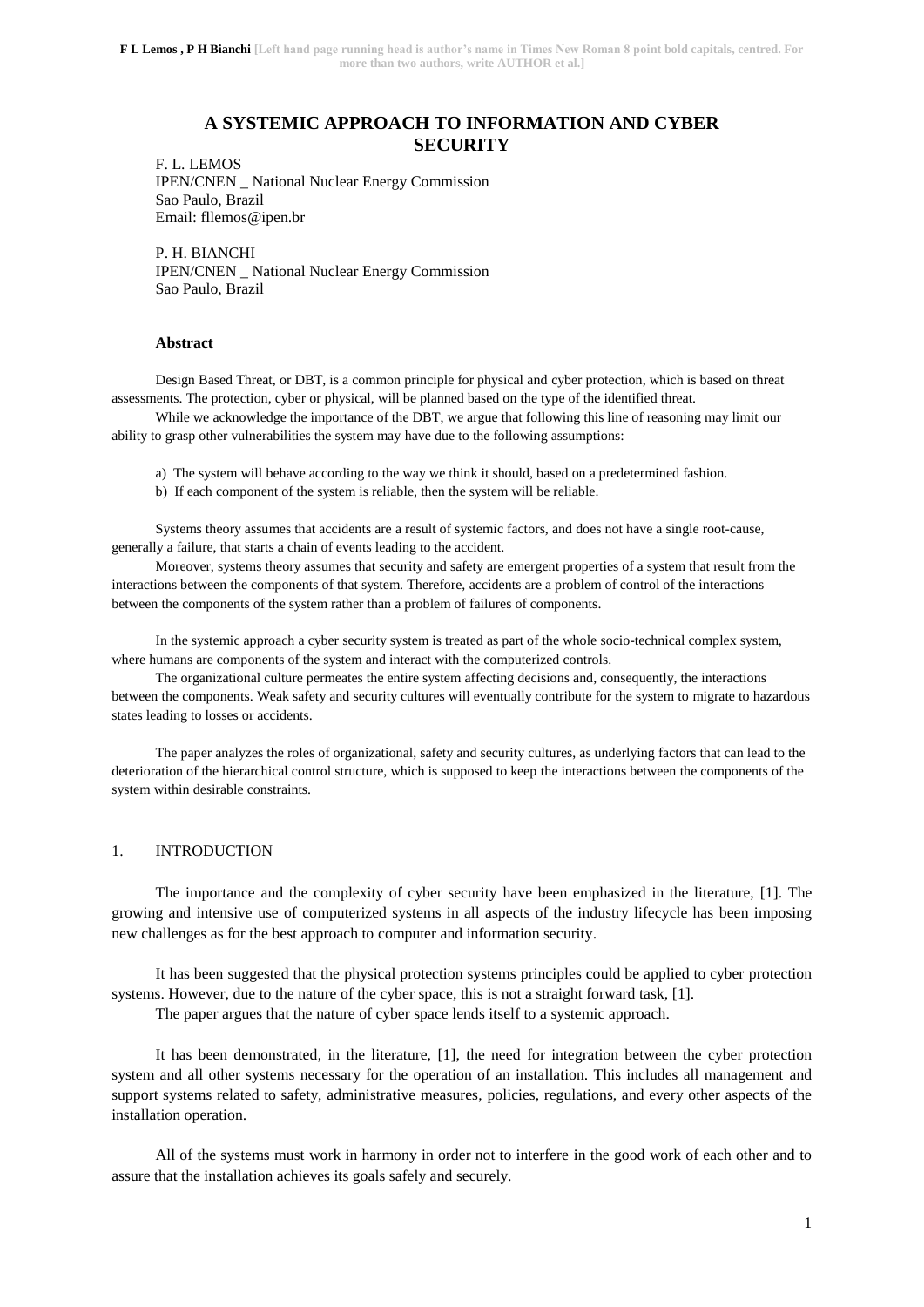A systemic approach, [2], offers tools that can help on the integration of all the other systems as will be seen in the next section, especially considering potential conflicts between safety and security requirements.

## 2. STAMP\_ SYSTEMS THEORETIC ACCIDENT MODEL AND PROCESSES

STAMP is an accident causality mode based on systems theory and systems thinking, [2]. According to systems theory, accidents are a problem of control of the interactions between the components of the system, rather than exclusively failures of components.

STAMP is a methodology for analysis of the interactions between the components of the system. One important characteristics of the systemic approach is that it does not consider only failures, including human errors, as causes for accidents. Rather it assumes that accidents are a result of unwanted consequences due to unintended interactions between the components. In other words, accidents can happen even if all components are doing exactly what they are supposed to do.

This leads us to conclude that accidents are ultimately a problem of control of the interactions rather than failures of equipment.

Some tools, based on STAMP, were developed to help on the analysis of the interactions and find the necessary constraints for the interactions to work towards the goals of the system.

One of the tools is STPA, Systems Theoretic Process Analysis, [2].

Due to limitations of space, we recommend the reader to seek more information elsewhere.

## 3. STPA \_ SYSTEMS THEORETIC PROCESSES ANALYSIS

STPA is a hazard analysis technique based on STAMP. It helps on the identification of possible problems on the controls of the interactions between the components of the system by tracking how the inadequate control could lead the system to hazardous states.

It also helps on the identification of how the previously inadequate controls could occur, [2].

Again, due to limitation of space, we recommend the reader to seek more information elsewhere.

Due to its nature, STPA can offer many opportunities for the study of the many aspects of cyber protection systems integration with the installation operation systems.

The first stage for the study of the interactions is to build a functional hierarchical control structure. This control structure is a feedback control of the flux of information within the system.

One very interesting aspect of STPA technique is that it is possible to analyze how the functional hierarchical control structure could deteriorate with time. For example, it can show how organizational culture, and its subsets security and safety cultures, are can affect the decisions, or control actions, perception of feedbacks, etc.

Another natural application of STPA is on the study of the harmonization between safety and security requirements.

## 4. THE HIERARCHIAL CONTROL STRUCTURE

As mentioned earlier, the functional hierarchical control structure is the representation of the system in terms of feedback control that should be enough to enforce the correct interactions between the components.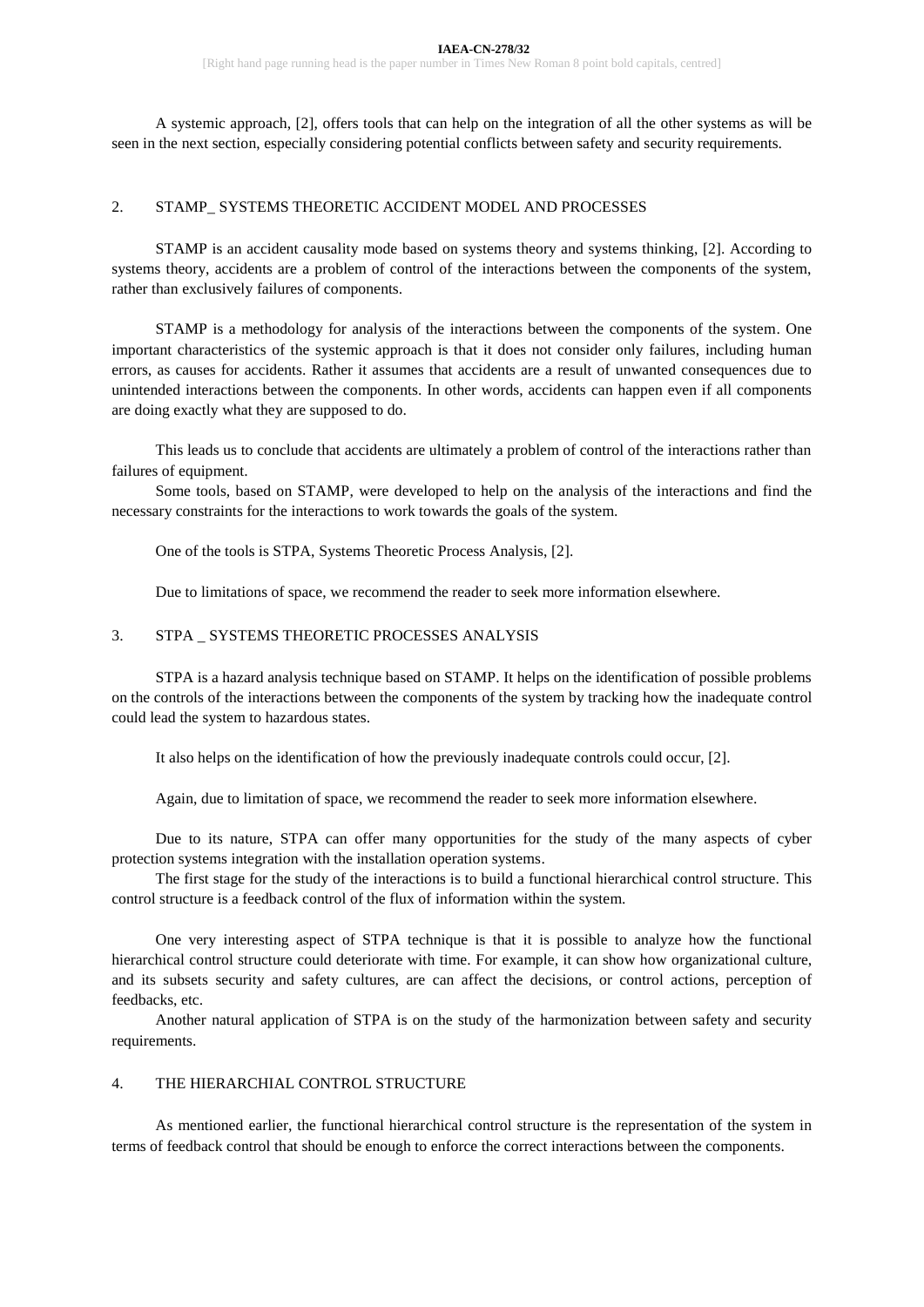According to systems theory, safety and security are emergent properties of the system that result from the interactions between the components. Therefore, if the interactions are not properly enforced, the control structure can deteriorate leading the system to hazardous states.

Figure 1 shows some of the possible components of a system that includes the nuclear installation.

Each box represents a major player in the system. Every component has to be assigned a responsibility as for its function in the system. The decisions, or control actions, are based on the knowledge the controller has about the state of the system. This information is provided by the feedback.

Therefore, in case of conflicts between the actual state of the system and the information provided, for example, the decisions can potentially lead to hazardous states.

It can be understood then why organizational culture, and its subsets security and safety cultures, are major factors to help keep the control structure working properly.



*FIG. 1.A suggested functional hierarchical control structure for a nuclear installation.*

## 5. ORGANIZATIONAL CULTURE

Organizational culture permeates all the instances of the system. Figure 1 depicts an example of a system in which the nuclear installation is one of the components. The system comprises regulators, the nuclear industry, associations, unions, vendors, market. This is not an exhaustive list of components.

It is important to note that equipment and software are designed by humans and, therefore, are affected by their cultures, in this case especially safety and security cultures.

This is especially important in renovations or upgrades where equipment from different companies are bought and introduced in an old system.

#### **5.1. Safety and Security harmonization**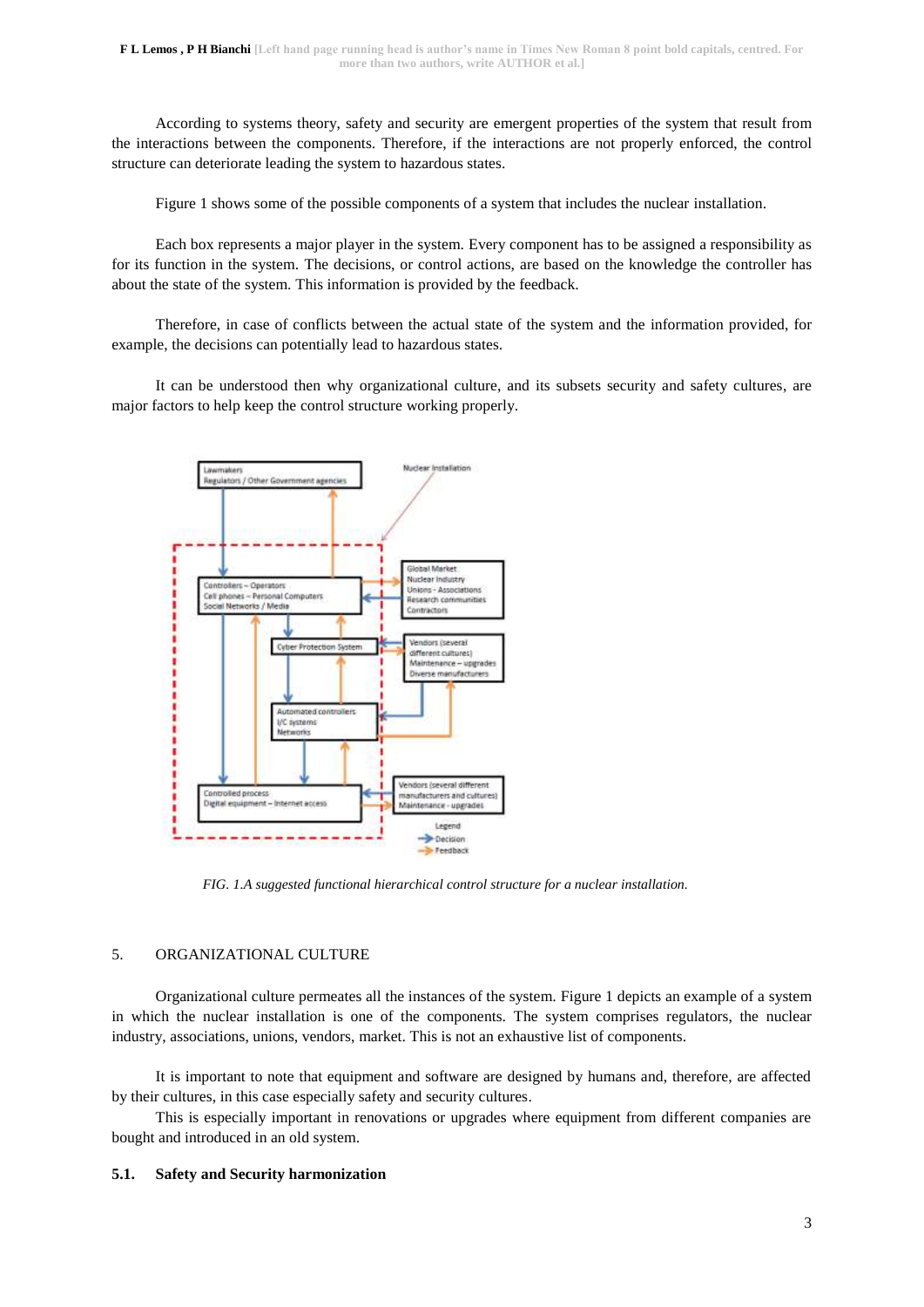One of the main advantages of the systemic approach is that it naturally leads to the harmonization between safety and security issues, since all the interactions between the components of the system are considered.

In terms of consequence, there is no difference between safety and security related accidents. The difference will be on the existence of intentional acts that may lead, or contribute, to the accident.

The advantage to treat safety and security in the same framework is that gaps in the safety procedures can be exploited by malevolent people, maybe with help of insiders.

### 6. DEVELOPING SCENARIOS

With the help of the hierarchical control structure it is possible to create scenarios for possible vulnerabilities in the system.

In this case we would not consider any protection barriers or levels of security, since the whole system is being considered equally.

Every decision and feedback can have a direct or indirect effect in the perception of the state of the system by any of the controllers. In this sense it is important to emphasize that we live in a world extremely connected, including social media, internet of things, etc.

Every of the boxes, controllers, can also have different cultures. This will certainly have impacts on perceptions of different natures, according to, [3]. Consequently, decisions and interpretation of feedback as well, can be heavily influenced in ways that would contribute to the system to migrate to hazardous states.

In the Figure 1 we can see many other possibilities for interactions such as regulation, equipment with internet access, contractors and vendors.

#### 7. APPLYING STPA

STPA is indeed a methodology for hazardous analysis, i.e. STPA seeks to identify ways that the system can be unsafe or unsecure. In this sense STPA is complementary to the performance based analysis, where it is seek to prove that the system is safe or secure.

Some definitions are important to understand the methodology. These definitions are based on , [2].

**Accident** is an unacceptable loss defined according to the stake holders

More than one accident can be considered. For example: damage to reputation; monetary loss; death or injury to individuals from public or workers; environmental contamination.

In systemic approach we can consider not only accidents related to radiological consequences, but also loss of reputation and monetary, for example.

**A hazardous state is** a systems state that can lead to an accident, or loss, given a worst case scenario related to the external conditions.

The above listed accidents can result from release of radioactive material from an installation. In this case the release of radioactive material is the hazardous state of the system.

**External conditions** are the worst condition that together with the hazardous state leads to the loss. Note that we can have control over the system´s hazardous state only, while the external conditions are outside the system control.

For example, for the accidents death or environmental contamination, the release of radioactive material can only be harmful if it occurs in a situation that will affect humans or the environment.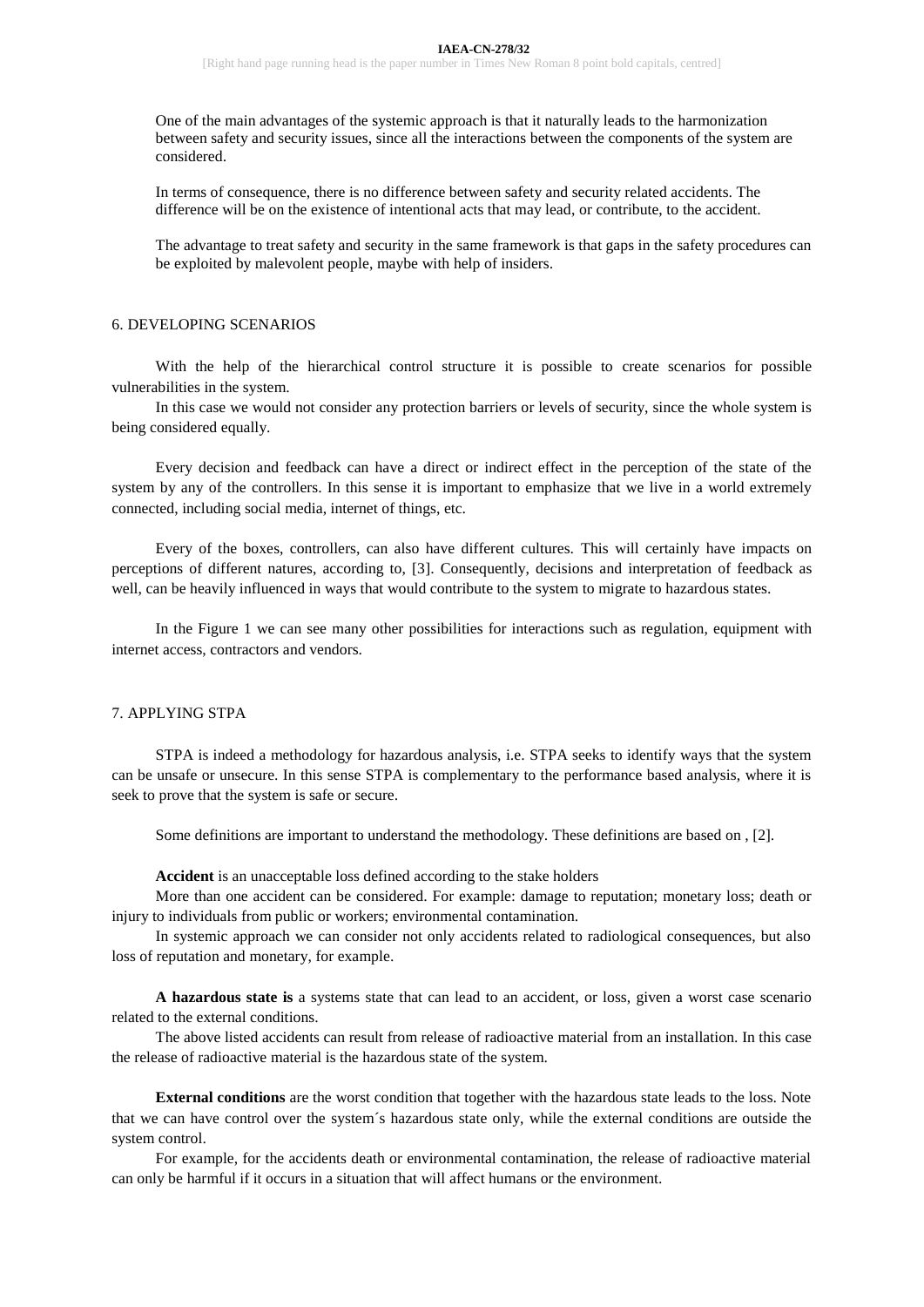In systemic approach we can only work on the conditions over which we have control, i.e. we can only control the interactions between the components through the proper constraints. Therefore, although important, the external conditions are not the focus of the analysis.

For example, in the case of theft of critical information, the accident would be composed as: Accident,  $A1 =$  Information stolen

For the information to be stolen the system should be in a hazardous state plus there must be a person or group willing to get the information.

In this case, the hazardous state of the system can be:

 $H1 =$  Information available for access

External condition:

E1= People willing to get the information

Note that we cannot control the will of the people in the external condition. We can only control the conditions that would make the information available.

Likewise, if the information is not available, it would not be stolen even if there is some people willing to get it.

In systemic approach, we still can work with the DBT, however, instead of relying only on the cyber protection system, we consider the whole system is working for a common goal, i.e. keep the information safe and secure.

Remember that security and safety are emergent properties of the system that result from the interactions between the components of the system.

Also note that we do not consider accidents, or losses, those events that can result in radiological consequences. This allows us to have a broader view of the problems related to safety and security.

Figure 1 is a high level representation of the system. In this figure there are no details about the any of the components. This would be a first stage in the analysis.

As the study progresses, and more data is available, including a better risk assessment for DBT, more elements can be added, and new interactions are considered.

#### 8. CONCLUSION

Cyber security is a very complex issue that requires a good understanding of all its interfaces and interactions with the many facets of the installation lifecycle.

In a constant developing and connected world, the study of cyber and information security lends itself to a systemic approach, where instead of look for root causes, it would be more reasonable to look for possible interactions between the components of a system that could lead to vulnerabilities that would be exploited by malevolent people.

In this context, it is not the objective of the systemic approach to identify failures only, but rather develop scenarios, where even though all components work the way they should, the system can migrate to situations of vulnerability in regard with security and safety.

## **ACKNOWLEDGEMENTS**

We would like to thank the IAEA for the financial support to participate in this event.